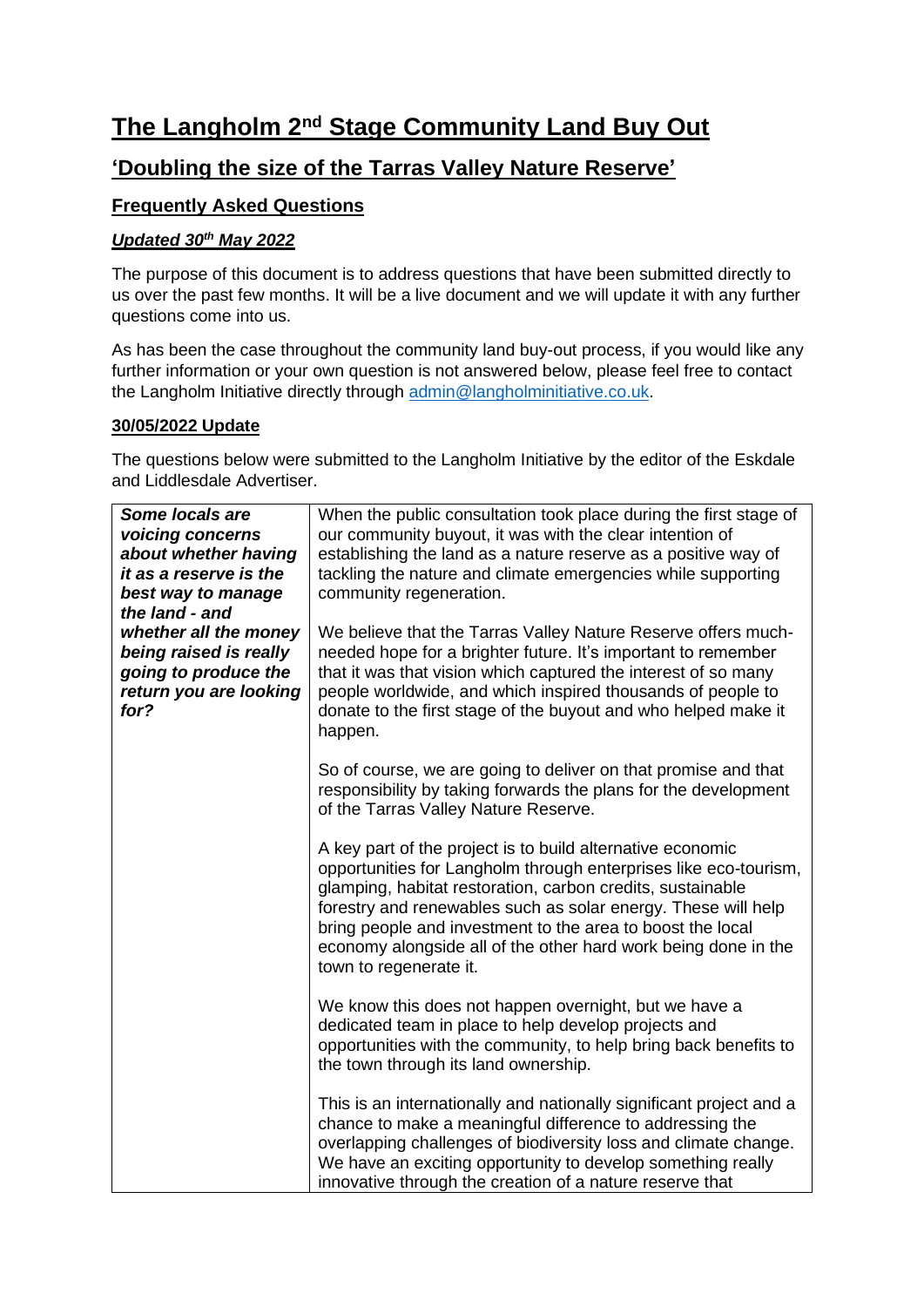|                                                                                                                                         | broadens the opportunities available locally, to help get<br>Langholm back on the map.                                                                                                                                                                                                                                                                                                                                                       |
|-----------------------------------------------------------------------------------------------------------------------------------------|----------------------------------------------------------------------------------------------------------------------------------------------------------------------------------------------------------------------------------------------------------------------------------------------------------------------------------------------------------------------------------------------------------------------------------------------|
|                                                                                                                                         | There is a full and detailed business plan, which can be viewed<br>on Langholm Initiative's website, with a breakdown of the types<br>of income which are being explored.                                                                                                                                                                                                                                                                    |
|                                                                                                                                         | There is no one way to manage a nature reserve and we are<br>just at the start of that process. We welcome anyone who is<br>interested in taking part in the discussions about what this will<br>look like and to help us shape future plans.                                                                                                                                                                                                |
| There are concerns<br>about how you are<br>going to fund the<br>project going forward<br>- £2.2M is just the<br>start and a drop in the | Having some hope and faith goes a long way. Back in early<br>2020, who would have believed that we could have raised<br>£3.8m in six months to buy 5,200 acres of land and bring it into<br>community ownership? Or that we would now be so close to<br>raising a further £2.2m to buy another 5,300 acres?                                                                                                                                  |
| ocean                                                                                                                                   | At the same time, our approach has been carefully thought<br>through with extensive business and financial planning to show<br>this was viable in the long term. We have a full business plan<br>which sets out how we will be developing a sustainable financial<br>model for the Tarras Valley Nature Reserve going forward.                                                                                                               |
|                                                                                                                                         | The nature reserve is similar in size to many others run by<br>charitable organisations across the country, and which have<br>been successfully running many years. We've done extensive<br>research, we are continuing to liaise with other nature<br>restoration and community land projects around Scotland, and<br>we know that this is wholly do-able.                                                                                  |
|                                                                                                                                         | We are clear about the ongoing costs associated with managing<br>the land, buildings and infrastructure, whether that is bringing in<br>resources from grants, subsidies or earned income. Ultimately,<br>we want to generate as much income as possible ourselves, so<br>that we are not reliant on grants in the future. In the short term<br>though, we will apply for capital grants and subsidies to<br>compliment any income earned.   |
|                                                                                                                                         | We have budgets set aside for operational tasks like track<br>maintenance, property repairs and future upgrades. Income for<br>such expenditure will come from different sources. A large<br>amount of the roads on the reserve are the responsibility of the<br>Council as adopted highway to repair. We do have some<br>smaller sections of track under community ownership, for which<br>we have budgeted for repairs as and when needed. |
| How are you<br>specifically going to<br>create a decent<br>number of local jobs?                                                        | Helping to create economic opportunities and job creation,<br>alongside doing something positive to tackle the nature and<br>climate emergencies, has been a central part of our plans since<br>we embarked on this exciting journey more than two years ago.                                                                                                                                                                                |
|                                                                                                                                         | Since the first area of the land was bought, five people have<br>already been directly employed to take forward the development<br>of the nature reserve – people who are now living and working                                                                                                                                                                                                                                             |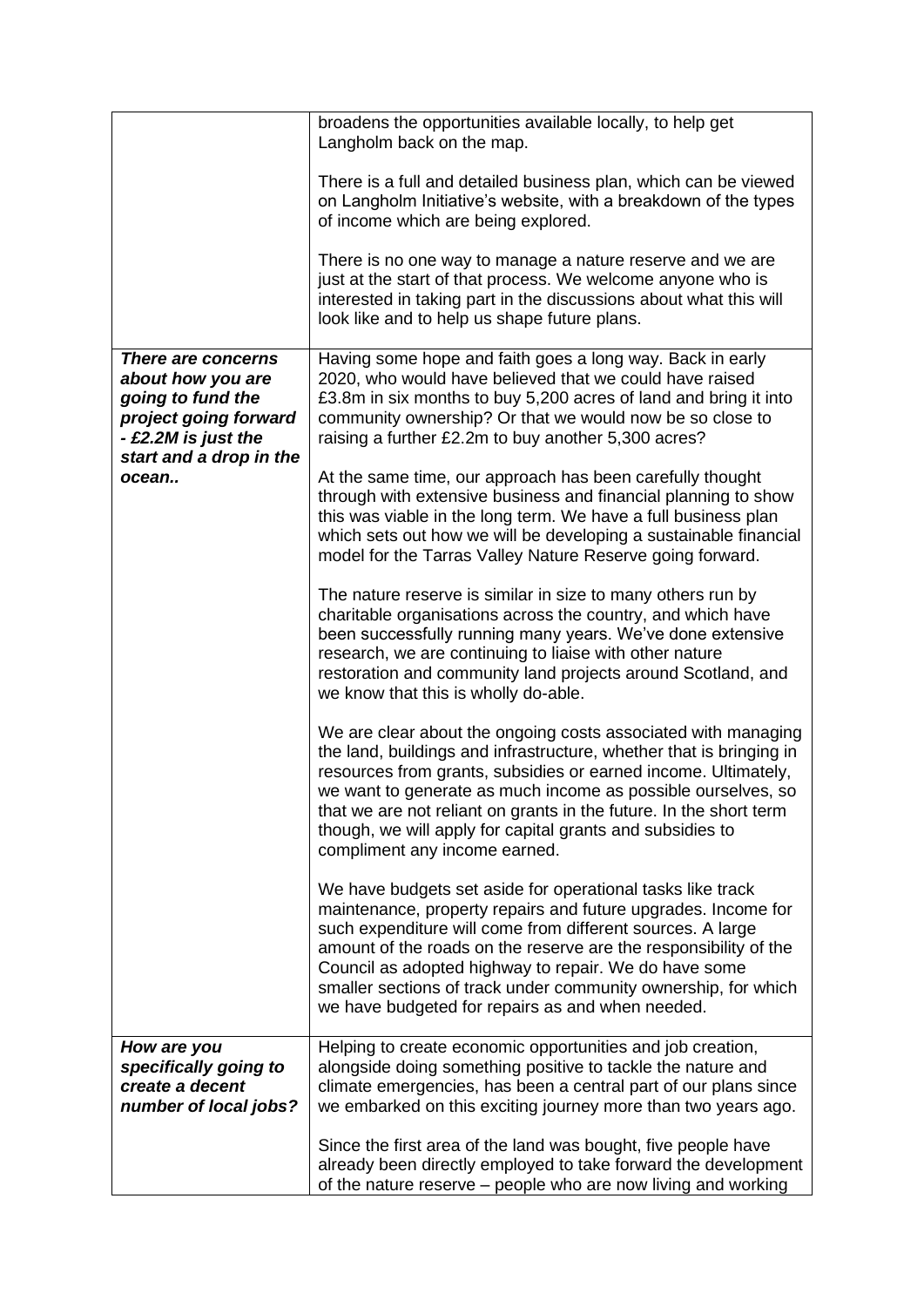|                                                                                                                                                                                                                                                                                                                                                                    | in the town. That's an increase from zero jobs to five in a short<br>time.<br>Alongside direct jobs and volunteering opportunities, this is also<br>about boosting the local economy more widely. Where possible,<br>any money being spent on the nature reserve is being spent on<br>local suppliers, contractors and consultants.<br>We're also delighted that the nature reserve is already<br>generating visits in which people are staying locally, using local<br>facilities and hospitality. We anticipate that this will increase.<br>There is scope for more local jobs to be created in the future as<br>projects and opportunities are developed on the land.                                                                 |
|--------------------------------------------------------------------------------------------------------------------------------------------------------------------------------------------------------------------------------------------------------------------------------------------------------------------------------------------------------------------|------------------------------------------------------------------------------------------------------------------------------------------------------------------------------------------------------------------------------------------------------------------------------------------------------------------------------------------------------------------------------------------------------------------------------------------------------------------------------------------------------------------------------------------------------------------------------------------------------------------------------------------------------------------------------------------------------------------------------------------|
| <b>Purpose of the</b><br>reserve - there are no<br>trespassing laws in<br>Scotland so anyone is<br>free to do what ever<br>they want on the<br>moor, eg bird<br>watching, cycling,<br>walking etc - and do<br>they spend much<br>money in the town<br>anyway?                                                                                                      | We're all really fortunate to have the right to roam and the<br>responsibilities that come with that enshrined in Scottish law.<br>For the Tarras Valley Nature Reserve, we need to make sure<br>that we get people who want to visit and explore the reserve to<br>come and stay in the town and to spend money here. This is<br>already happening just one year into community ownership.<br>This will take time to build up, but small things like establishing<br>a guided walk programme that starts and finishes in the town<br>will start to make a difference – as well as being part of any<br>tourism branding and marketing for Langholm which promotes<br>the town as a great base to stay when visiting the area.           |
| There are claims the<br>moor is already<br>showing signs of<br>neglect, e.g heather<br>management, wild<br>conifers growing,<br>bracken etc etc -<br>under shoot<br>management, I am<br>told there was a<br>healthy and diverse<br>range of fledged hen<br>harriers, short ear owl<br>recorded, along with<br>grouse numbers<br>rising as well as<br>wading birds. | We have owned the land for a year and we are still establishing<br>management principles. The management will be different to<br>what has taken place in the past as it's for a different outcome,<br>that of creating a nature reserve.<br>We're in this for the long haul and it's a long-term project, that<br>means we're carefully assessing what habitats and species we<br>have on the land now and how we boost nature here for<br>generations come.<br>We've been undertaking surveys so we are able to measure<br>progress as we develop the land into a nature reserve. We're<br>looking forward to starting local discussions about this over<br>summer as we start to create the long-term management plan<br>for the land. |

# **08/12/2021 Update**

The questions below were submitted by a virtual audience at the Tarras Valley Nature Reserve 'Journey of Community Land Ownership' Event on 1<sup>st</sup> Dec 2021.

| Are there any plans for | There are no immediate plans for releasing beavers onto the                                  |
|-------------------------|----------------------------------------------------------------------------------------------|
|                         | <b>beaver reintroduction on</b>   reserve. However, this is something that may be considered |
| the reserve?            | In the future. Beavers are a keystone species which may be                                   |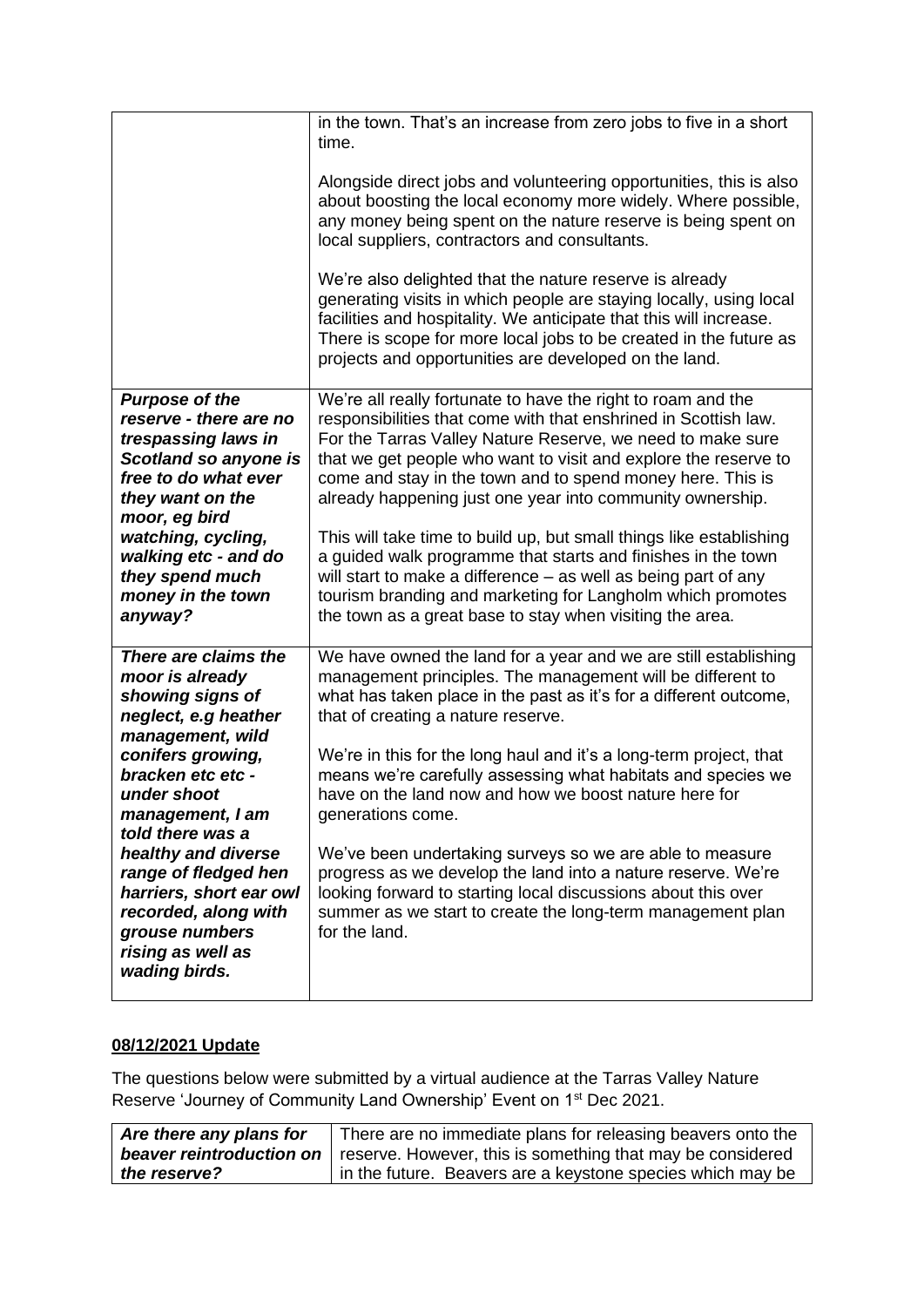|                                                                                                                                                   | able to greatly benefit the habitats and ecosystems on the<br>reserve.                                                                                                                                                                                                                                                                                                                                                                                                                                                                                                                                                                                                                                                                                                                                                                                                                                                                                               |
|---------------------------------------------------------------------------------------------------------------------------------------------------|----------------------------------------------------------------------------------------------------------------------------------------------------------------------------------------------------------------------------------------------------------------------------------------------------------------------------------------------------------------------------------------------------------------------------------------------------------------------------------------------------------------------------------------------------------------------------------------------------------------------------------------------------------------------------------------------------------------------------------------------------------------------------------------------------------------------------------------------------------------------------------------------------------------------------------------------------------------------|
| What is the policy on<br>fishing, shooting or trail-<br>hunting on the land?                                                                      | There is no intention to run the Tarras Valley Nature Reserve<br>as a driven grouse shooting enterprise under community<br>ownership. We will also not be permitting any sports shooting<br>or trail-hunting activities on the reserve.                                                                                                                                                                                                                                                                                                                                                                                                                                                                                                                                                                                                                                                                                                                              |
| Do you have deer on the<br>estate and is<br>overgrazing a potential<br>hinderance to natural<br>woodland regeneration?                            | There are roe deer on the reserve, these populations may<br>need to be managed in the future. However, this would only<br>be done following robust survey and evidence collection<br>which highlighted that their presence is damaging to<br>woodland planting and natural regeneration of trees. All<br>decisions on the reserve will be evidence led.                                                                                                                                                                                                                                                                                                                                                                                                                                                                                                                                                                                                              |
| In the longer term,<br>would you have any<br>plans to potentially<br>purchase further land<br>should it become<br>available from 2023<br>onwards? | After the campaign for the purchase of the second area of<br>land, there are no plans to further increase the size of the<br>reserve.                                                                                                                                                                                                                                                                                                                                                                                                                                                                                                                                                                                                                                                                                                                                                                                                                                |
| <b>What does peatland</b><br>restoration involve and<br>how long does it take?                                                                    | Scotland's Peatland ACTION webpages contain a wealth of<br>information about peatland restoration which can be found<br>here.                                                                                                                                                                                                                                                                                                                                                                                                                                                                                                                                                                                                                                                                                                                                                                                                                                        |
| Have you had any links<br>with the Carrifran<br>Wildwoods project near<br><b>Moffat?</b>                                                          | Borders Forest Trust have kindly hosted our team on a field<br>visit to two of their Wild Heart sites at Carrifran and Talla<br>which was an incredibly useful knowledge share. They<br>continue to be a valued partner and we're keen to continue<br>learning from their experience.                                                                                                                                                                                                                                                                                                                                                                                                                                                                                                                                                                                                                                                                                |
| How was the land being<br>used before and what<br>threat was it under if you<br>hadn't bought it?<br>(Question refers to first<br>purchase area)  | The 5,200 acres of land which has now been purchased by<br>the community has previously been used for Driven Grouse<br>Shooting. Most recently it had been used for the Langholm<br>Moor Demonstration project which aimed to re-establish the<br>site as a Driven Grouse moor. This project ran from 2008-<br>2018.<br>The main threat was that the community would likely have<br>very little say in its future or how it was managed if the buy-<br>out had not been successful. We are seeing considerable<br>area's of land being bought in the South of Scotland for the<br>purpose of commercial forestry. That use on most of this site<br>is not supported by the community. A secondary worry in the<br>community was for purchase for the use as a windfarm.<br>By owning this land, the community can now manage the<br>land to aid community regeneration, supporting the fight<br>against climate change and aiding large scale recovery of<br>nature. |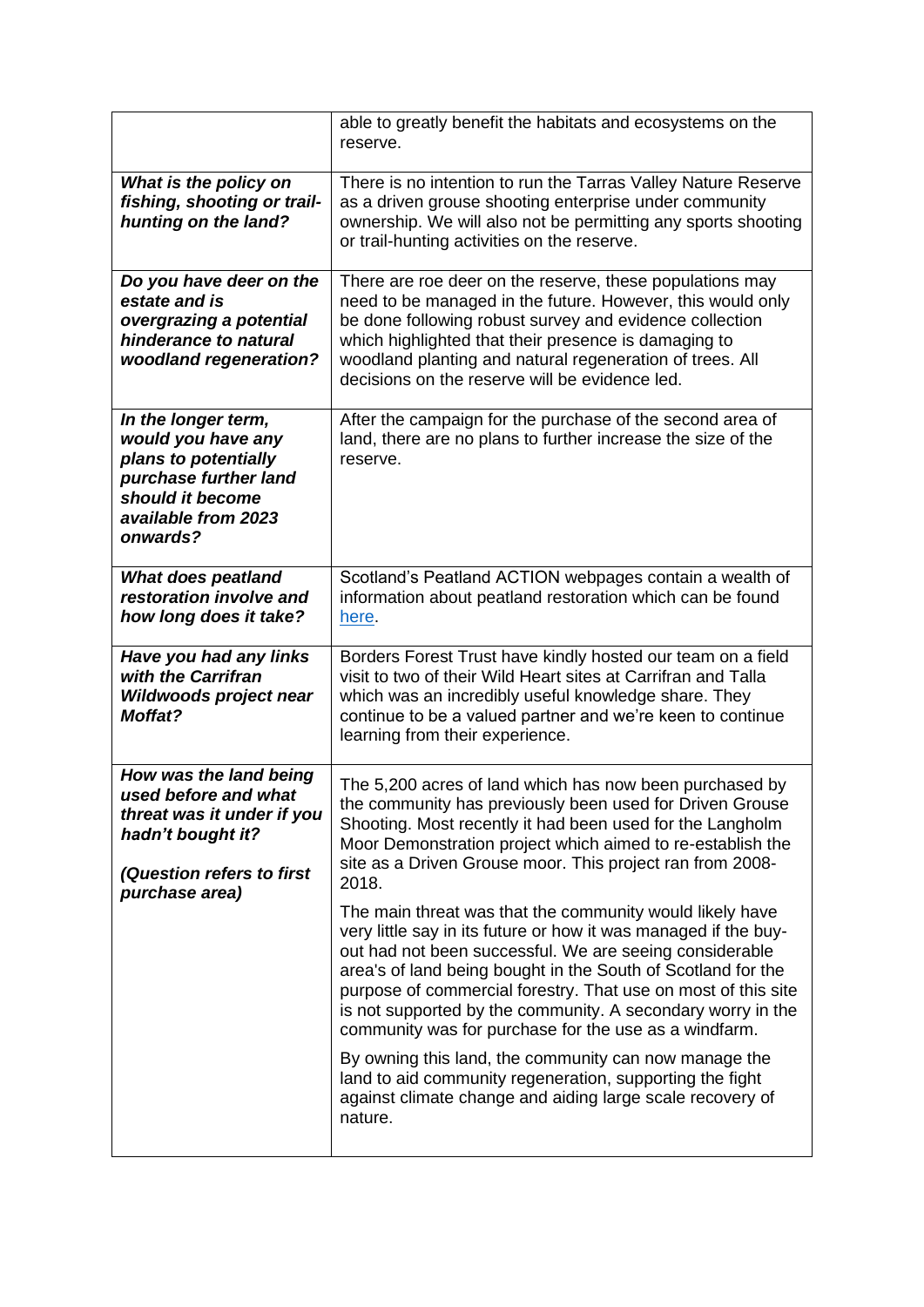| Are the big nature<br>organisations, such as<br><b>RSPB and Woodland</b><br>Trust, helping to raise<br>the funds for the new<br>purchase? | We are working with a wide range of organisations such as<br>the Woodland Trust, John Muir Trust and RSPB. We have a<br>big focus on partnerships and recognise to achieve such<br>ambitious goals under community ownership that we cannot<br>work alone.                                                                                                                                                                                                 |
|-------------------------------------------------------------------------------------------------------------------------------------------|------------------------------------------------------------------------------------------------------------------------------------------------------------------------------------------------------------------------------------------------------------------------------------------------------------------------------------------------------------------------------------------------------------------------------------------------------------|
| Is there any scope for<br>community led housing?                                                                                          | Community led housing can take many different forms from<br>renting out properties, developing new build or selling plots<br>with burdens.<br>At the moment we own 6 properties, 4 of which are tenanted<br>and we are looking at the options for the 2 empty properties.<br>We are currently working with South of Scotland Community<br>Housing to undertake a Housing Needs and Demand survey<br>in the community to help us build up a picture of what |
|                                                                                                                                           | housing needs there are and whether we can do anything to<br>address them.                                                                                                                                                                                                                                                                                                                                                                                 |

# **21/10/2021 FAQ's**

| Question                                                                               | Answer                                                                                                                                                                                                                                                                                                                                                                                                                                                                                                                                     |
|----------------------------------------------------------------------------------------|--------------------------------------------------------------------------------------------------------------------------------------------------------------------------------------------------------------------------------------------------------------------------------------------------------------------------------------------------------------------------------------------------------------------------------------------------------------------------------------------------------------------------------------------|
| <b>Why the Tarras Valley</b><br><b>Nature Reserve and not</b><br><b>Langholm Moor?</b> | Langholm Moor covers a much wider area than the area in<br>community ownership. It is important that we are clear on<br>what is owned by the community and there was a concern<br>that an assumption would be made that the entirety of<br>Langholm Moor was being managed as part of the new<br>reserve.                                                                                                                                                                                                                                  |
|                                                                                        | If the second stage purchase is successful the new reserve<br>will include the catchment of the River Tarras which flows<br>North to South through the heart of the reserve.                                                                                                                                                                                                                                                                                                                                                               |
|                                                                                        | It was also important to reflect that the reserve includes<br>habitats other than moorland such as ancient woodland, river<br>valley, peatlands and meadows.                                                                                                                                                                                                                                                                                                                                                                               |
| What is likely to happen<br>to this land if the<br>community don't buy it?             | If the community does not achieve its aspiration to purchase<br>this area, it is likely that the land will be sold on the open<br>market.                                                                                                                                                                                                                                                                                                                                                                                                  |
|                                                                                        | Over the past two years since the original valuation was<br>carried out land prices have increased greatly. This is much<br>to do with the increasing value on carbon on land. If we are<br>unable to raise the funds and the property goes on the open<br>market it is likely that it will push this land beyond community<br>reach. We will have very little or no say in the future of this<br>land. This may limit our plans for achieving landscape scale<br>nature recovery and playing a key role in regenerating our<br>community. |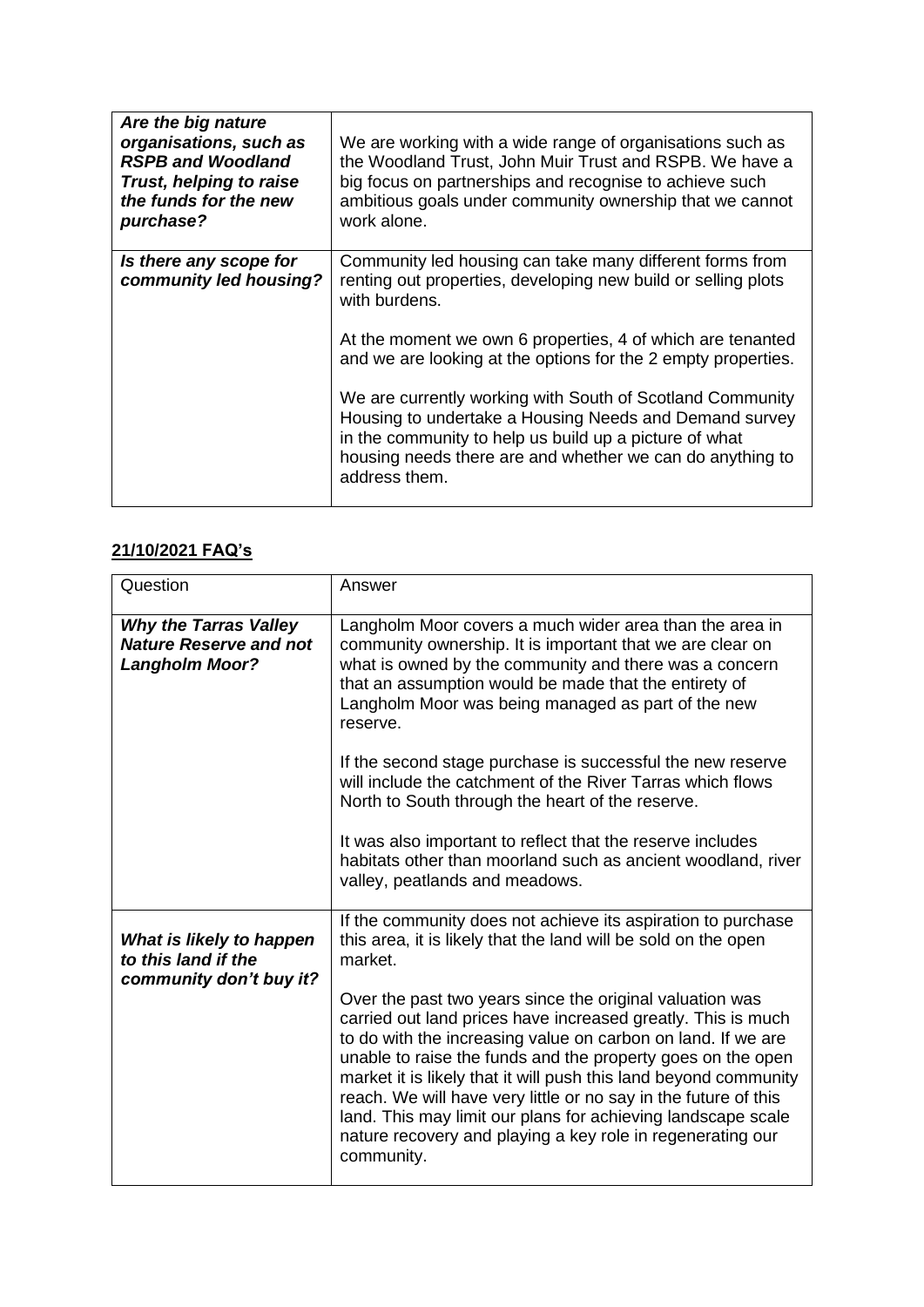|                                                                                                                   | If we are unsuccessful the most likely purchaser is a private<br>investment company (or similar organisation). There is<br>currently a high level or corporate land banking happening in<br>the area for commercial forestry and wind farms.<br>This opportunity to own the land is highly unlikely to happen<br>again so it's so important we do our best to secure it for the<br>benefit of the community into the future. |
|-------------------------------------------------------------------------------------------------------------------|------------------------------------------------------------------------------------------------------------------------------------------------------------------------------------------------------------------------------------------------------------------------------------------------------------------------------------------------------------------------------------------------------------------------------|
| What happens to the<br>donations if you do not<br>meet your fundraising<br>target by the deadline of<br>May 2022? | In the event that we do not meet our target, we will withdraw from<br>the sale. Should we have to withdraw the Langholm Initiative will<br>offer a similar alternative proposal for the use of donations on the<br>land we already own. People that have donated will also have the<br>option of having donations returned.                                                                                                  |
| Why do you need more<br>land when you already<br>have 5,200 acres?                                                | The original aim was always to purchase the full 10,500<br>acres and this is what the original business plan was based<br>upon; so this is not something new.                                                                                                                                                                                                                                                                |
|                                                                                                                   | We were unable to progress the purchase of this remaining<br>5,300 acres last time due to funding deadlines so this has<br>been held exclusively for our community until May 2022 to try<br>and raise the funds to buy it and complete the Tarras Valley<br>nature reserve.                                                                                                                                                  |
|                                                                                                                   | It's about finishing the job that we originally started in our last<br>campaign.                                                                                                                                                                                                                                                                                                                                             |
|                                                                                                                   | Achieving national nature reserve status, developing eco-<br>tourism, contributing to climate change through ecological<br>restoration will all have greater impact at a bigger scale.                                                                                                                                                                                                                                       |
| Why didn't you buy it all<br>last time and why is<br>there a second stage<br>buy-out?                             | We wanted to purchase the full 10,500 acres first time round<br>but a number of our major grants were time limited so a<br>pragmatic decision was taken to proceed with the purchase<br>of the southern piece of land to ensure we secured those<br>grants.                                                                                                                                                                  |
|                                                                                                                   | However, when this decision was taken it was always on the<br>basis we would still look to fundraise for the purchase of the<br>northern piece in order to complete our aspirations.                                                                                                                                                                                                                                         |
| Will this reserve ever go<br>back to grouse<br>shooting?                                                          | There is no intention to run the nature reserve as a driven<br>grouse shooting enterprise under community ownership.                                                                                                                                                                                                                                                                                                         |
| The second buy-out area<br>is hefted with 750 sheep<br>as an upland sheep<br>farm, what will happen               | This farm is part of the in-hand farming operation. We will<br>take on the farm as part of the community purchase. There is<br>currently great uncertainty over future agricultural subsidies<br>following the UK's withdrawal from the EU.                                                                                                                                                                                  |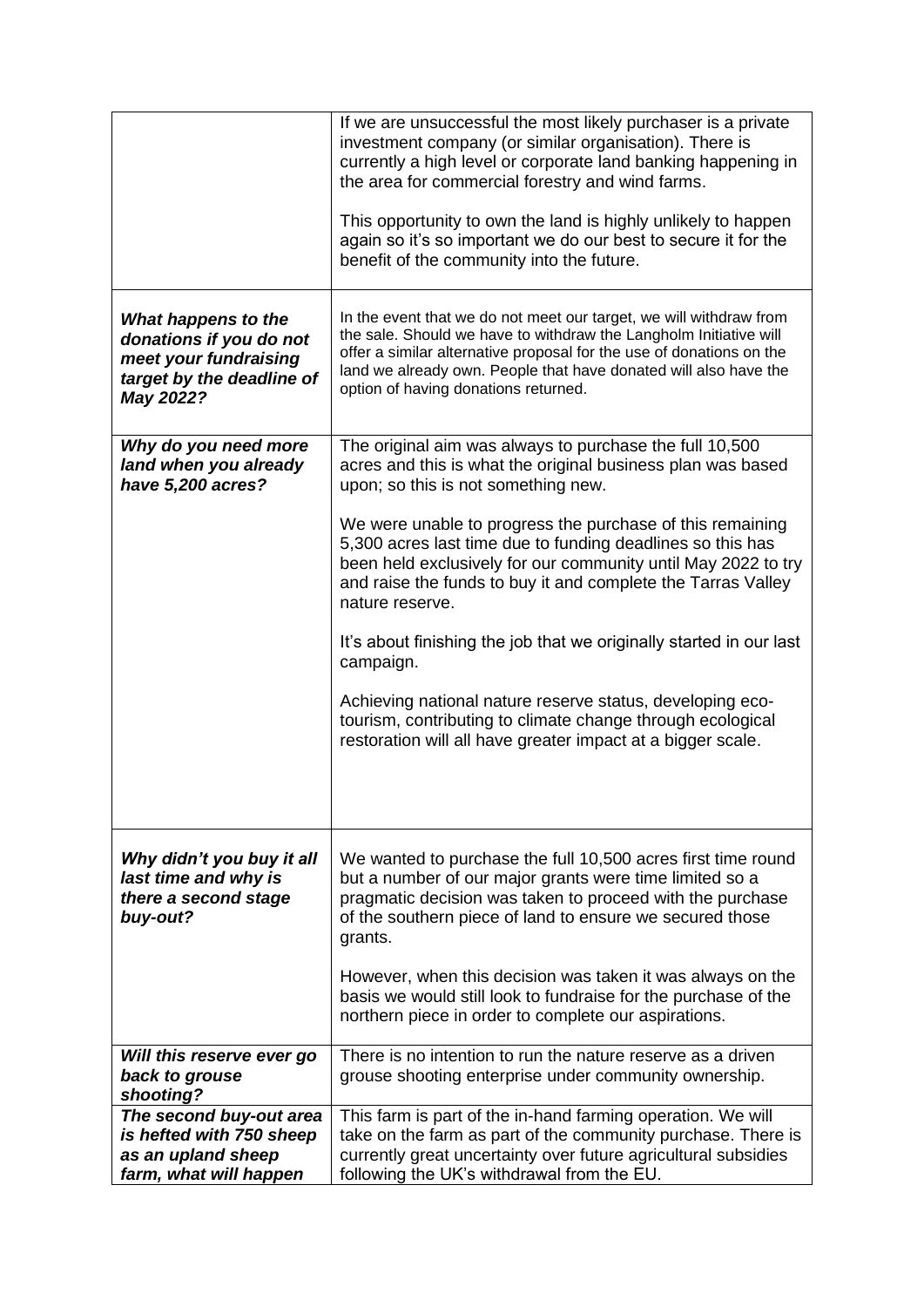| to that under community<br>ownership?                                                                               | One of the objectives of the reserve will be to demonstrate<br>that high quality food production can be achieved sustainably<br>along with our ambitious environmental goals.<br>The method in which the farm is managed in future will firstly<br>be determined by choosing the best financially sustainable<br>option for the community in the long term which allows us to<br>achieve our objectives.                                                                                                                                                                                                                                                                                                                                                                                                          |
|---------------------------------------------------------------------------------------------------------------------|-------------------------------------------------------------------------------------------------------------------------------------------------------------------------------------------------------------------------------------------------------------------------------------------------------------------------------------------------------------------------------------------------------------------------------------------------------------------------------------------------------------------------------------------------------------------------------------------------------------------------------------------------------------------------------------------------------------------------------------------------------------------------------------------------------------------|
| If I can already access<br>this land under 'right to<br>roam', what difference<br>does it make if who<br>owns it?   | It is true that nothing would change with the right to roam,<br>regardless of who owns the land. However, the project<br>proposed by the LI covers a number of different objectives<br>that were produced through the various community<br>consultation activities. These include community<br>regeneration, combating climate change, wildlife<br>conservation and ecological restoration.<br>The goal of ownership here is to have control over the<br>management of the land to restore damaged peatland,<br>manage the regeneration of ancient woodlands along the<br>Tarras Valley, maintain open areas of moorland, increase<br>scrub habitat and undertake any further management to<br>protect ground nesting birds including Hen Harrier (for which<br>the site is also a Special Protection Area, SPA). |
| Doesn't a Site of Special<br><b>Scientific Interest (SSSI)</b><br>mean that you can't do<br>anything with the land? | In short, the answer is no, SSSI designation does not mean<br>that you cannot do anything with the land. It means that there<br>are restrictions on what can be done and how the land can<br>be managed.                                                                                                                                                                                                                                                                                                                                                                                                                                                                                                                                                                                                          |
|                                                                                                                     | However, carefully planned infrastructure for access to the<br>land could be permitted and initial discussions with<br>NatureScot regarding this have taken place.                                                                                                                                                                                                                                                                                                                                                                                                                                                                                                                                                                                                                                                |
|                                                                                                                     | Existing buildings on the land such as derelict or disused<br>steadings could be developed as additional residential<br>housing, business units or holiday accommodation.                                                                                                                                                                                                                                                                                                                                                                                                                                                                                                                                                                                                                                         |
| Who owns the reserve<br>that's already been<br>bought?                                                              | The legal owner is the Langholm Initiative which is manged<br>by the volunteer board. An executive committee has been<br>established (responsible to the board of Langholm Initiative)<br>to oversee the Tarras Valley Nature Reserve.                                                                                                                                                                                                                                                                                                                                                                                                                                                                                                                                                                            |
| Who would own the<br>additional section of the<br>reserve if the campaign<br>is successful?                         | Community ownership requires a suitable vehicle to<br>undertake a community buyout and own the asset which the<br>Langholm Initiative as a Scottish Incorporated Charitable<br>Organisation (SCIO) is.                                                                                                                                                                                                                                                                                                                                                                                                                                                                                                                                                                                                            |
|                                                                                                                     | As is stated in the business plan the Langholm Initiative will<br>be the asset holding community organisation. This is the<br>same as for other community landowners across Scotland<br>and you can find a list of these on the Community Land<br>Scotland website:                                                                                                                                                                                                                                                                                                                                                                                                                                                                                                                                               |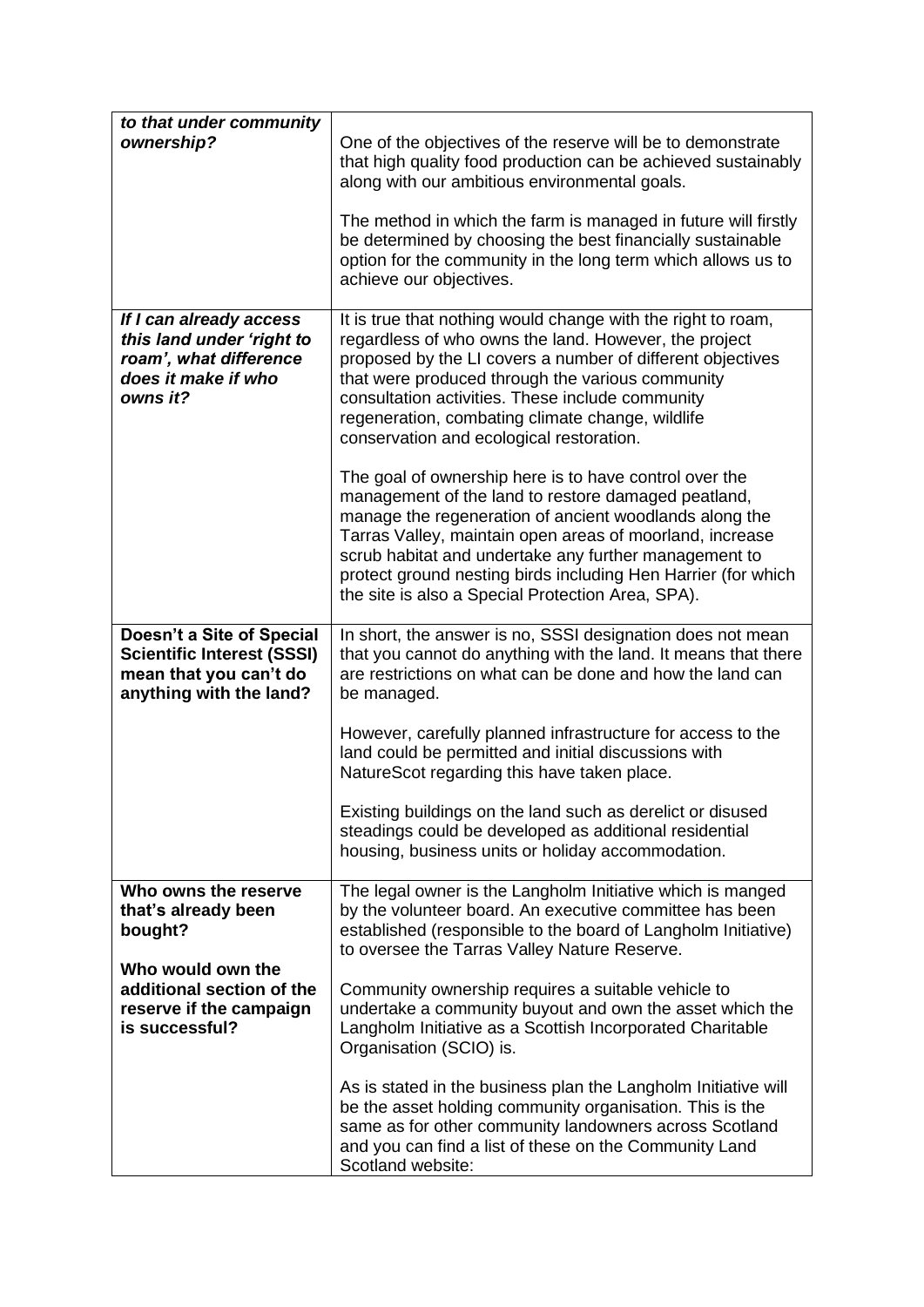|                                                                                                                                                                                              | https://www.communitylandscotland.org.uk/members                                                                                                                                                                                                                                                                                                                                                                                                                                                                                                                                                  |
|----------------------------------------------------------------------------------------------------------------------------------------------------------------------------------------------|---------------------------------------------------------------------------------------------------------------------------------------------------------------------------------------------------------------------------------------------------------------------------------------------------------------------------------------------------------------------------------------------------------------------------------------------------------------------------------------------------------------------------------------------------------------------------------------------------|
| If I give £10 to the fund,<br>do I own a bit of the<br>reserve?                                                                                                                              | Firstly, thanks so much for your donation, it helped us get<br>over the line and bring this land into community ownership!                                                                                                                                                                                                                                                                                                                                                                                                                                                                        |
|                                                                                                                                                                                              | Any contributor to the buyout was contributing to the<br>purchase of the moor by the Langholm Initiative who will<br>manage this land on behalf of the community.                                                                                                                                                                                                                                                                                                                                                                                                                                 |
|                                                                                                                                                                                              | Community ownership requires a suitable vehicle to take it<br>forward and the Langholm Initiative have employed staff to<br>help take it forward and ensure it has the dedicated<br>resources it needs to achieve its aims.                                                                                                                                                                                                                                                                                                                                                                       |
| <b>Obviously the biggest</b><br>funders will have an<br>influence on how the<br>reserve is developed.<br>What will happen if the<br>local community<br>disagrees with what is<br>being done? | The only funder of the buy-out where there is any<br>commitment is the Woodland Trust, as part of their funding to<br>help us secure the land, we committed to creating a new<br>native broadleaf woodland on the land which is known as 'the<br>Haunches' outside of the SSSI.<br>The creation of a new woodland as well as encouraging<br>naturally regenerating woodland was something that we<br>promoted during the buyout process in our reserve brochure.<br>We are still working out the details of the new planting and<br>how the community will have an opportunity to be part of this |
|                                                                                                                                                                                              | process.                                                                                                                                                                                                                                                                                                                                                                                                                                                                                                                                                                                          |
|                                                                                                                                                                                              | Asides from funding, we are also the owner of a SSSI and<br>SPA, there are obligations from a regulatory side of things<br>through NatureScot with regard to management for these two<br>designations on the reserve. We are still working out what<br>they mean for us in practise as we develop the reserve.<br>How we make decisions regarding the land and the approach<br>we take will be set out in the management plan which we'll<br>be developing with the community.                                                                                                                    |
|                                                                                                                                                                                              | We have a fantastic foundation of clear objectives which<br>were developed with the community and partners during the<br>buy-out so our focus now is to put more detail on these -<br>everything from how we facilitate large ecosystem recovery<br>to sustainable and responsible eco-tourism.                                                                                                                                                                                                                                                                                                   |
|                                                                                                                                                                                              | There were no onerous conditions attached the funding for<br>the purchase. The community, through the voluntary<br>community board of the Langholm Initiative have the decision<br>making power over the land.                                                                                                                                                                                                                                                                                                                                                                                    |
| Why is this section of<br>land cheaper than the<br>other section even                                                                                                                        | The difference is just down to what's on the land to make the<br>prices different.                                                                                                                                                                                                                                                                                                                                                                                                                                                                                                                |
| though they are similar<br>in size?                                                                                                                                                          | The first stage buy out area contained 6 properties, a<br>substantial area of commercial forestry, area near town                                                                                                                                                                                                                                                                                                                                                                                                                                                                                 |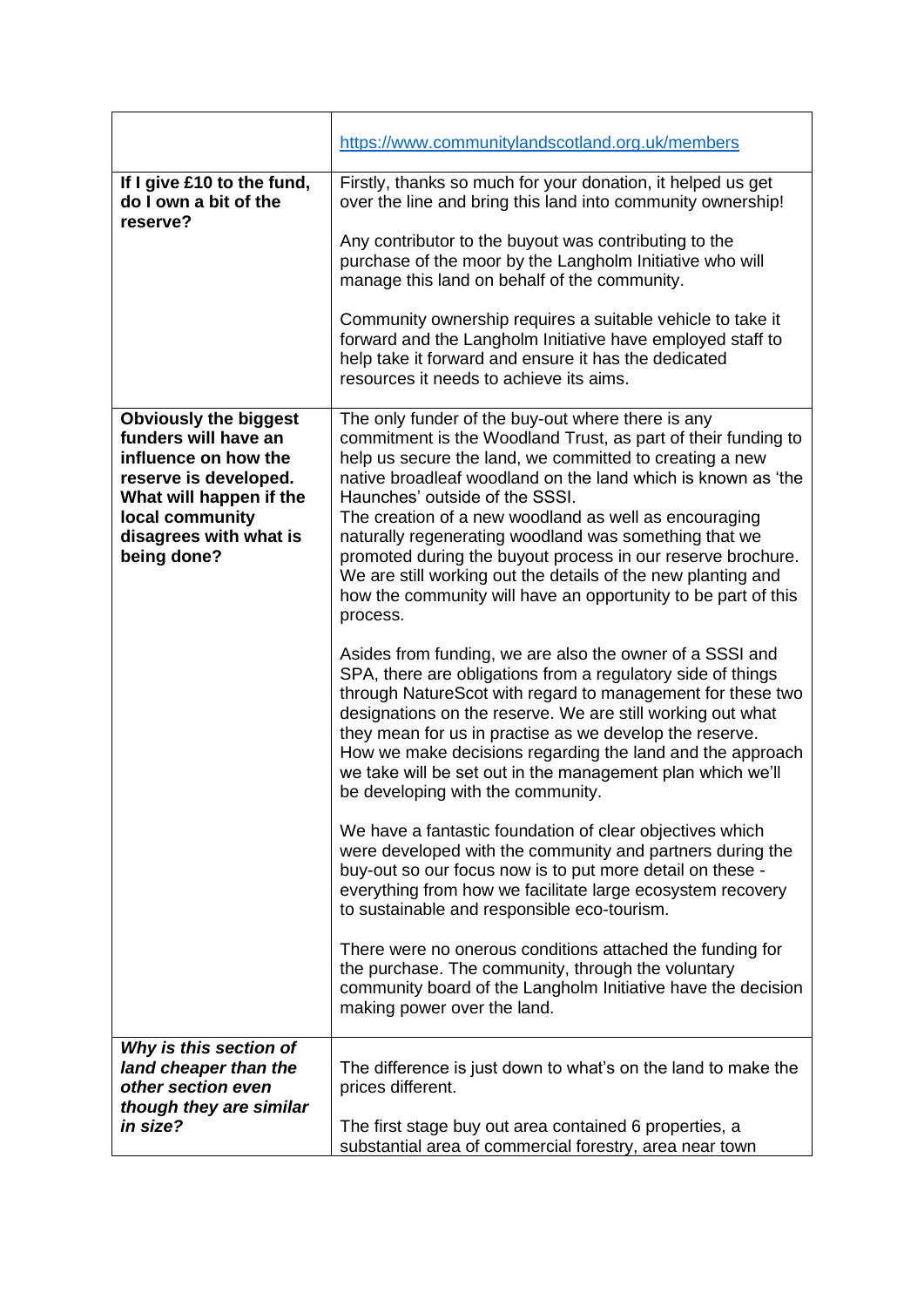| offered further sustainable development opportunities which<br>resulted in an agreed purchase price of £3.8m.                                                                                          |
|--------------------------------------------------------------------------------------------------------------------------------------------------------------------------------------------------------|
| The second stage area of land is different to the first, its<br>predominantly upland/moorland with 3 properties meaning<br>the price is lower. Our fundraising goal is £2.2M to purchase<br>this land. |
| We're really excited about the opportunities that it will bring in<br>doubling our reserve.                                                                                                            |

# **Archived FAQ's – October 2020**

For interest, these older FAQ's have been left within this document to answer any historical context from Langholm's first stage community buy out.

#### **Q1. How was the valuation reached for the land and the buildings Langholm Initiative are attempting to purchase reached?**

A1. In order to apply to the Scottish Land Fund (SLF) an applicant is required to provide an open market (or Red Book) valuation of all assets associated with the prospective purchase. This must be done by a Royal Institute of Chartered Surveyors (RICS) registered surveyor. This is a joint process by the Landowner and the community organisation, in this case the Langholm Initiative and takes several months.

# **Q2. £6.4m seems high for moorland?**

A1. There are a couple of parts to this answer. Firstly, as is stated in the document "Creating the Tarras Valley Nature reserve" the LI have agreed two options with the landowner (please see the map below). The assets of the preferred option (10,500 acres) which includes land and buildings are valued at just over £6m. The amount we are trying to raise also includes all transaction fees, livestock purchase, legal fees and some working capital to kick start projects.

A smaller option of just over 5000 acres which removes the most northern end of the moor and Cooms Farm is valued at just over £4m.

Moorland (SSSI will be discussed in a separate answer) makes up only part of the purchase area. Other land located to the South and East of the proposed purchase area has a much higher value due to the potential it has for commercial woodland. However a commercial wood is not what Langholm Initiative proposes to do with the land, however it has a significant impact on the open market value of the land.

Other assets which contribute to the valuation include 9 residential properties with associated outbuildings, existing commercial plantations (Tarrasfoot, Tarras Valley and Cooms,), broadleaf amenity woodland at Broomholmshiels (Longwood), Regenerated woodland at Tarrasfoot, the rights associated with the land (mineral, sporting, wayleaves, airspace), existing agri-environmental agreements and basic payment scheme.

# **Q4. What if the community does not buy the land? Who is likely to purchase the land?**

A1. Buccleuch Estates announced the decision to sell The Tarras Water and Holm Hill estate in May 2019. This was done prior to the LI's involvement and the land to be sold contributes to a portfolio with a variety of revenue streams (as noted in answer to Q2.) This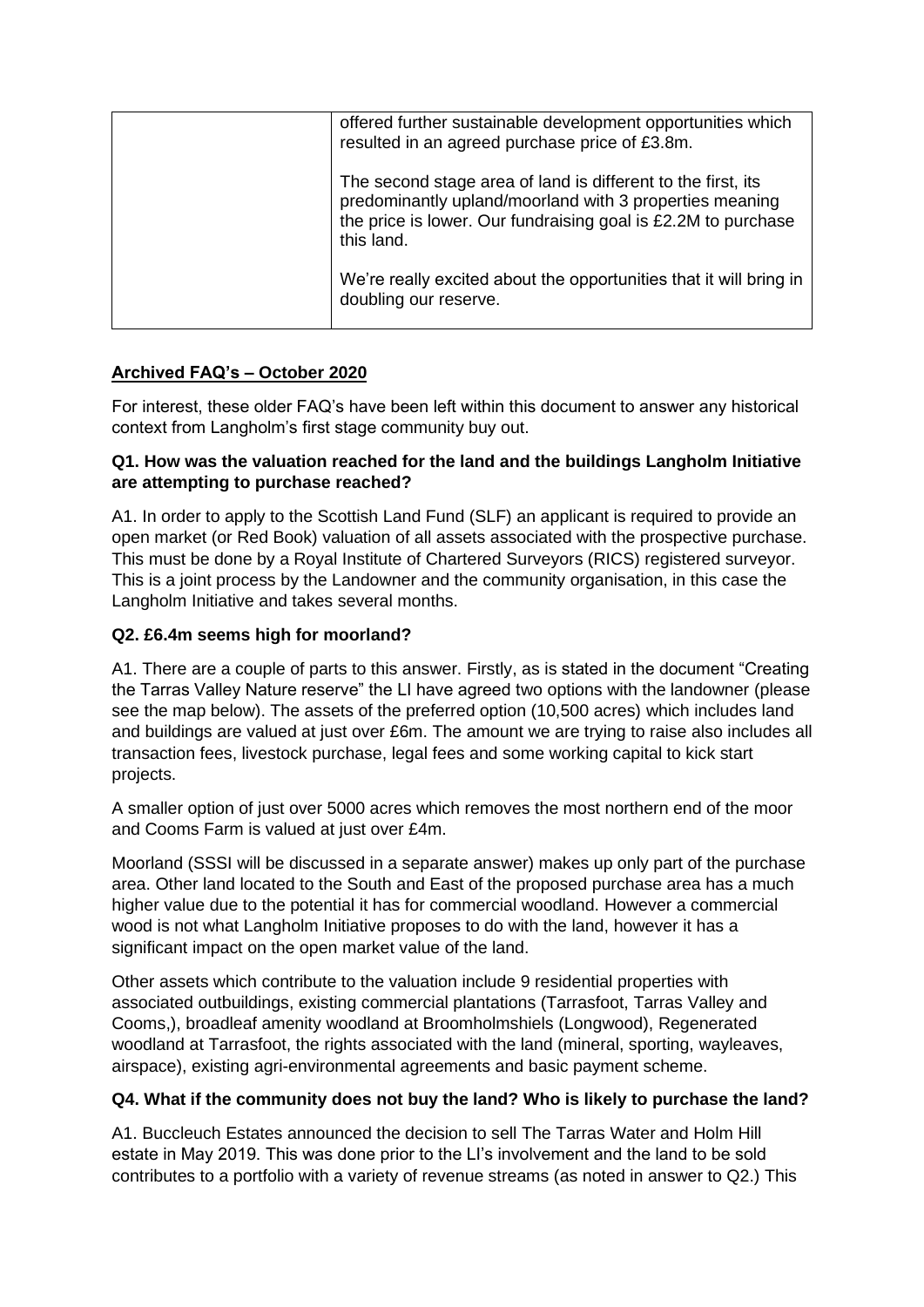could be attractive to a number of different purchasers. For the time being the LI have exclusive access to the agreed sale area and as such no other organisation/company have been allowed to discuss the sale with the landowner.

If the community are not able to secure the agreed assets, the most likely outcome would be for the land to be sold to private investment firms that represent commercial forestry. The properties may be sold individually, most likely as holiday/second homes and the farm at Cooms disposed of.

The purchase of land is seen as a secure investment, especially during times of economic difficulty. This is because land is a vital, finite resource holding and then increasing its value over time. There are also a number of financial incentives to holding land as an asset.

Although the SSSI is unlikely to be able to be planted with commercial conifer, investment companies acting on behalf of commercial forestry do also purchase land that cannot be planted as long as there is sufficient surrounding land that can. This is potentially one of the reasons that Buccleuch Estates have put together the portfolio the way it is.

#### **Q5. What is the implication for the SSSI if it was to be planted with commercial forestry on the surrounding land?**

A5. There is increasing concern in the South of Scotland regarding the impact of upland forestry design on sensitive sites. The likely outcome for the SSSI here that there could be an increased risk of predation on ground nesting birds and uncontrollable self-seeding of commercial plantation trees (Sitka spruce as an example).

There is precedence for a SSSI to be degraded so badly by neighbouring activity that its protection is downgraded. This occurred in Aberdeenshire where planning for a golf course was granted. It was seen as the perceived economic value outweighing the environmental value of the SSSI. Just 4 years later the site was so badly damage that the SSSI designation was removed.<https://www.bbc.co.uk/news/uk-scotland-48789620>

A number of local people have raised the concern of what will happen to both the wildlife they feel is important and the Common Moss on the SSSI area. These concerns are addressed by creating a nature reserve where the management of this land will be to increase biodiversity and combat climate change. The Common Moss itself can be kept clear of Sitka Spruce saplings which are already starting to regenerate.

#### **Q7. Is there community support for the LI's plans?**

A7. There has been significant local support demonstrated for the plans put forward by the LI. Letters of support for the purchase that were submitted as part of the SLF application came from the following local organisations:

- 1. Langholm Common Riding Committee
- 2. Langholm Academy Cluster
- 3. The Langholm Alliance
- 4. Xcel Youth Project
- 5. Outpost Arts
- 6. MTAF
- 7. Langholm Probus Club
- 8. Langholm Digs For Victory
- 9. Langholm Playcare Ltd
- 10. Langholm Archive Group
- 11. Langholm & District Art Club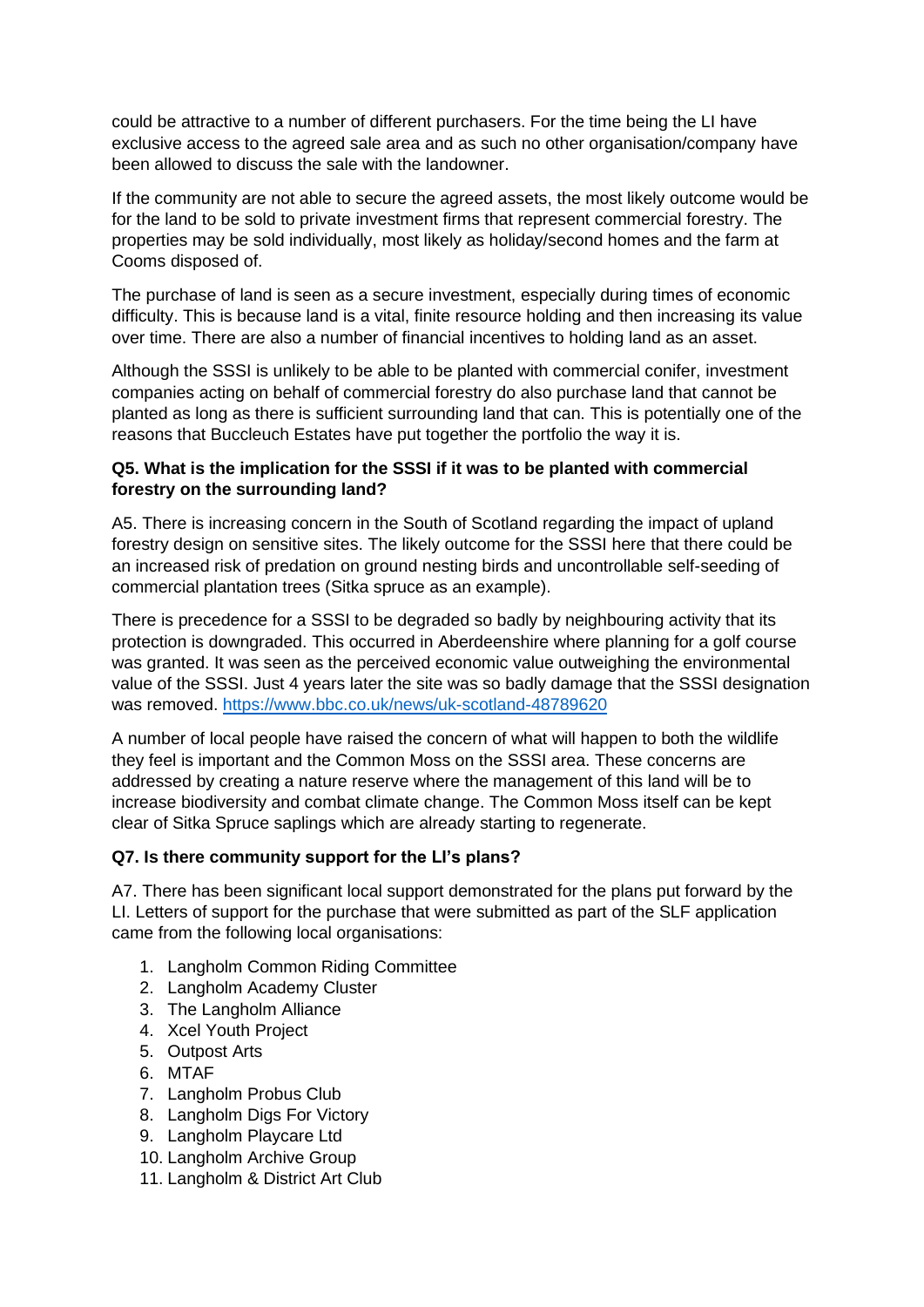- 12. Langholm Day Centre
- 13. Langholm Chilli Club
- 14. Eskdale and Liddesdale Archaeological Society
- 15. The Church of Scotland Parish of Langholm, Eskdalemuir, Ewes and Westerkirk
- 16. Langholm, Ewes and Westerkirk Community Council
- 17. Canonbie Primary School
- 18. Langholm Academy Eco-group
- 19. Oliver Mundell MSP
- 20. Joan McAlpine MSP
- 21. Colin Smyth MSP

833 individuals that reside in postcodes DG13 and DG14 signed a petition supporting the LI in its investigation on community ownership.

The LI membership has increased from approx. 90 total members at the start of the project to 367 full members, 202 associate members and 11 junior members.

A number of local people have contributed to the crowdfunding either through the online page or directly to the LI. Some people who have contributed have opted to do this anonymously.

(Letters of support for the LI plans were also provided by regional and national organisations including: John Muir Trust, RSPB Scotland, Borders Forest Trust, Scottish Natural Heritage, Woodland Trust, Dumfries and Galloway Small Communities Housing Trust, SURF (Scotland's Regeneration Forum), Community Land Scotland, Development Trust Association Scotland (DTAS) and Third Sector Dumfries and Galloway).

#### **Q8. Buccleuch Estates should give the assets to the community or lower the price.**

A8. The statement below was publicly released by Buccleuch Estates on 25<sup>th</sup> June 2020.

"The valuation of the moor has been jointly agreed by the Langholm Initiative and Buccleuch and was set by following a professional process conducted by RICS surveyors. Langholm Moor has been the subject of very significant investment from Buccleuch over many years. The area being purchased includes houses, woodland and tracks. We are a rural business and any sale of any property goes to reinvesting in other projects which create jobs and helps the rural economy. It is equitable that any purchase is transacted following a professional RICS valuation process – a process that has already led to an agreed price between the two parties and will not be deviated from."

The Langholm Initiative understands the difficulty surrounding the historic ownership of certain areas of land or assets associated with the potential community buyout. The working group that have undertaken most of the work on behalf of the LI was not set up to challenge the historic ownership. It was set up to try and use the current available mechanisms to bring land and assets under community ownership so that we might provide more control and a better future for the town and our children.

#### **Business Plan Questions**

# **A Vision for the Future**

**Q1.** You state that "Langholm Initiative has a track record of delivering successful projects…" Where is the evidence to substantiate this statement?

**A1.** The Langholm Initiative has been delivering community projects for over 25 years. Its success is evidenced by its continual ability to attract funding for its projects, its extensive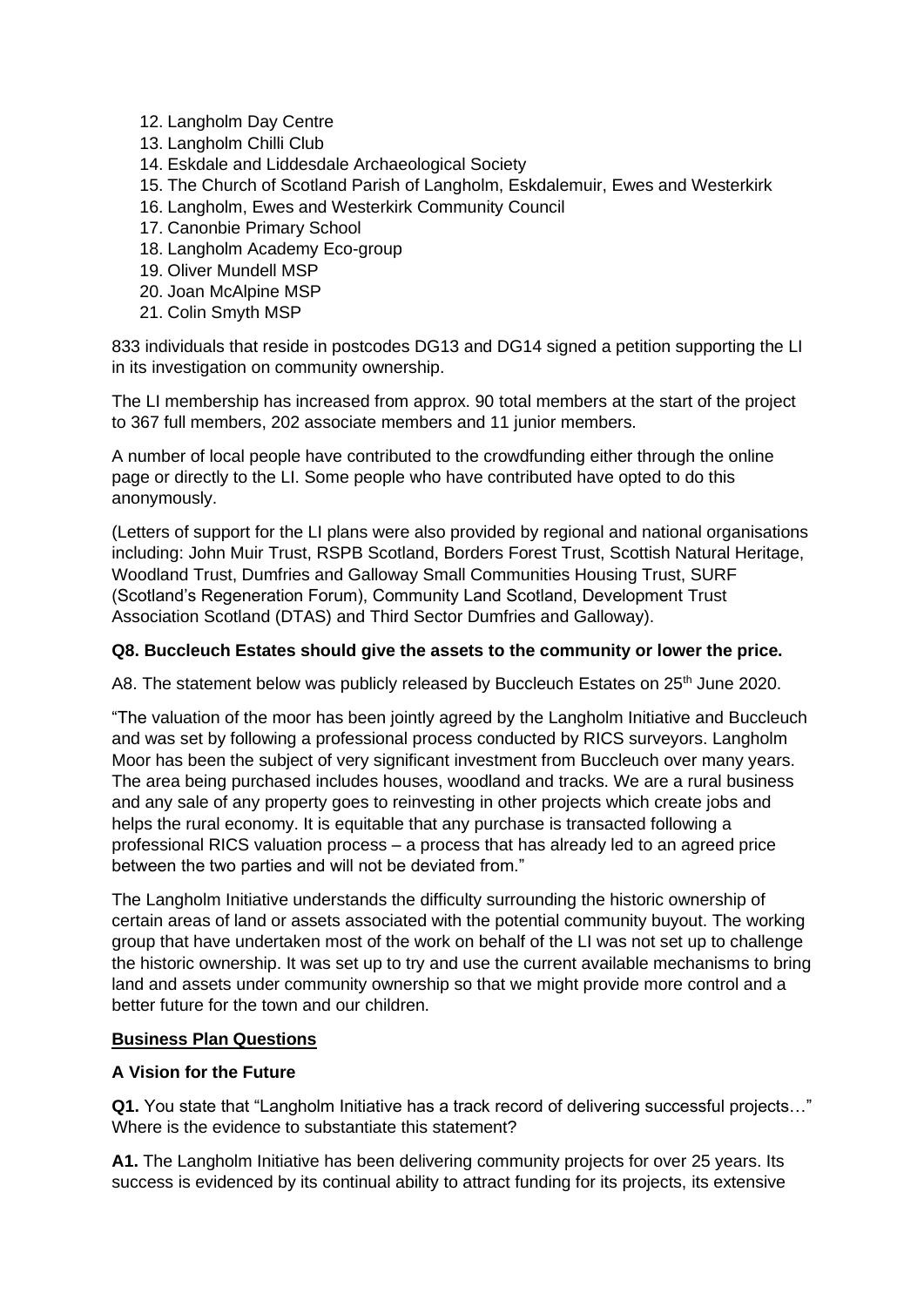networks with partners and its reputation. The LI also gets repeat funding from organisations which are confident that we always deliver. They monitor the projects closely and recognise high quality of delivery. The LI has also received a number of awards over the years for both its personnel and its projects.

Examples of our projects include: The Moorland Education project, Making the most of the moorlands (both were given LEADER Dumfries and Galloway Awards), the Wild Eskdale project, Powerdown project funded by Community Energy Scotland, the Prehistoric Trail, Building a future for Eskdale – employability and enterprise, Richer Lives.

Until 2013 the Council core funded the organisation – LI supported local groups such as the Music and Arts festival – which was probably the forerunner of the Buccleuch Centre - the Bonnie Langholm group for environmental improvements round the town, the tourist information service after Visit Scotland pulled out of the town – there were over 2000 visits to the Welcome to Langholm office last year, the Langholm Walks group – supported the development of 14 waymark walks, assisted in the setting up of the Muckle Toon Adventure Festival and acted as its main address. The  $250<sup>th</sup>$  anniversary of Thomas Telford project inn 2007.

We currently work with parts of the council such as the Developing the Young Workforce and are a key local partner for them. LI acts as a job coach and the Annan job centre refers people to the LI regularly. LI had a contract with Business Gateway for 8 years.

LI is recognised by the Development Trusts Association for Scotland as an anchor organisation and in that capacity was asked to bid for funding in 2020 for local groups delivering services related to Covid – it secured £34,000 for groups in the town including for the Langholm Day Centre for Older People which has been delivering meals on wheels to older people since March.

**Q2.** You then go on to say under the same bullet point "....Langholm Initiative has significant existing capacity". What does this mean? Does it mean that redundant LI staff with skills in tourism, community development and nature guiding can or will be redeployed as land and property managers under the new scheme?

**A2**. Taken in the context of community buyouts it means that it is not always the case that communities are fortunate enough to have existing organisations let alone organisations with full-time staff. The business plan states that it will be important for the LI to increase its capacity. The organisation has a large skills base both in its staff and in its board members, it has over 600 members and can draw on up to sixty volunteers, some of whom have considerable skills and experience to help it deliver its projects. The capacity of an organisation also relates to its networks and the Langholm Initiative has extensive networks with partner organisations both across the region, in the south of Scotland and in other parts of Scotland and the UK as a whole. It will strengthen and increase these in managing the land.

#### **General Questions about the business plan and Langholm Initiative.**

**Q1.** The business plan is not "main-stream" and has a number of extremely high risk elements such as housing (restoration and building costs are estimated), Agriculture (equipment renewals not considered), Forestry (disease, Larch already under pressure), Business Units (uptake/occupancy unknown), Field Centre (no colleges or university have committed) and moorland management (volunteer labour from a "no volunteers" base level). If only one of these elements under-performed how would you meet your objectives and financial commitments?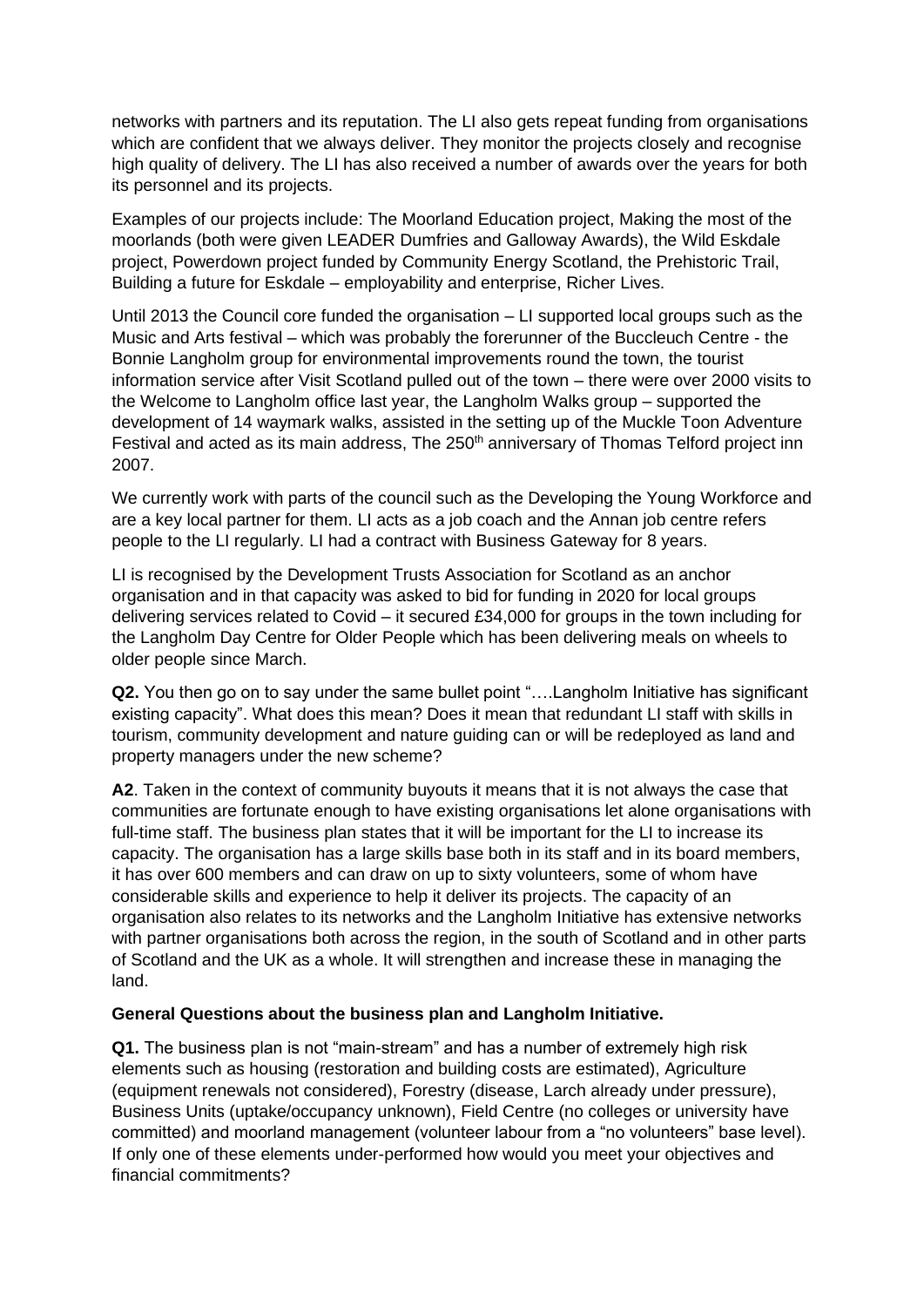**A1.** The business plan is an overarching document which is meant to be viewed as an illustration of how the development of the estate could be structured. It should be seen as a working document that is constantly being refined. Each different project within the estate will require its own business plan as its foundation post purchase. Individual projects will be undertaken as they are financially viable to do so.

The key financial indicator of the business plan is that the base case scenario (taking over the estate from day 1 and running as is) for both the larger purchase area and the smaller result in modest surplus. This is a very strong position to begin community ownership from. The South of Scotland Enterprise, Scottish Land Fund and other funders such as the John Muir Trust and other private trusts have recognised the strength of the business plan by committing funding to support the community buyout.

**Q2.** The plan describes a c£500,000 business loan from a bank to provide capital to build "new" "affordable" properties for sale or rent. This element is not part of the Community Buyout Scheme. Why have you included it in the Business Plan – is it because without it the plan doesn't work? If the answer is yes – why haven't the "community" had it explained to them?

**A2**. The plan does not include a £500,000 business loan to develop new affordable housing. It contains a total capital cost of £500,000 for the development of new affordable housing. That total has an assumed breakdown of 50% grant funding, 40% loan and 10% own funds. The level of grant funding is a conservative view and may well be higher than 50%.

The entire plan is the community buyout scheme and it is not dependant on new affordable house development. The provision of housing is not to shore up a weak business plan but the result of a sound business plan enabling surpluses to be reinvested in projects that benefit the community.

#### **Community and Partner Representation**

**Q1.** Why are the sub-committees formed at the discretion of the LI board? Shouldn't they be agreed and embedded in the structure now?

**A1.** The structure in the first instance to complete the purchase of the assets and then protect the LI from trading activity is to set up 1 or more trading subsidiaries. As the business plan indicates, post purchase a number of additional business plans for specific activities are required. It is likely that for a number of these activities steering groups would be beneficial. As these activity specific plans are developed the LI board would seek to form these groups to assist in the development and delivery of the plans. The LI is likely to draw on both local expertise and the expertise offered from regional and national partners.

**Q2.** Why is the reporting channel back to the board via the Lead Officer and not via the chairman of the sub-committee (if sub-committees are formed)?

The structure does not allow full transparency and community and partner interaction with the board.

**A2.** The management structure figure this questions refers to is intended to be illustrative of the necessity of having a trading subsidiary to protect the asset holding charity. The staff are placed next on this structure to show that they will be responsible for the day to day running of the estate. The final layer is to illustrate the likely activities that will be part of the day to day running of the estate. This final layer is not the working/steering groups but the activities. What the business plan is acknowledging is that to increase the capacity of the organisation steering/working groups for the specific activities could be beneficial and formed. In our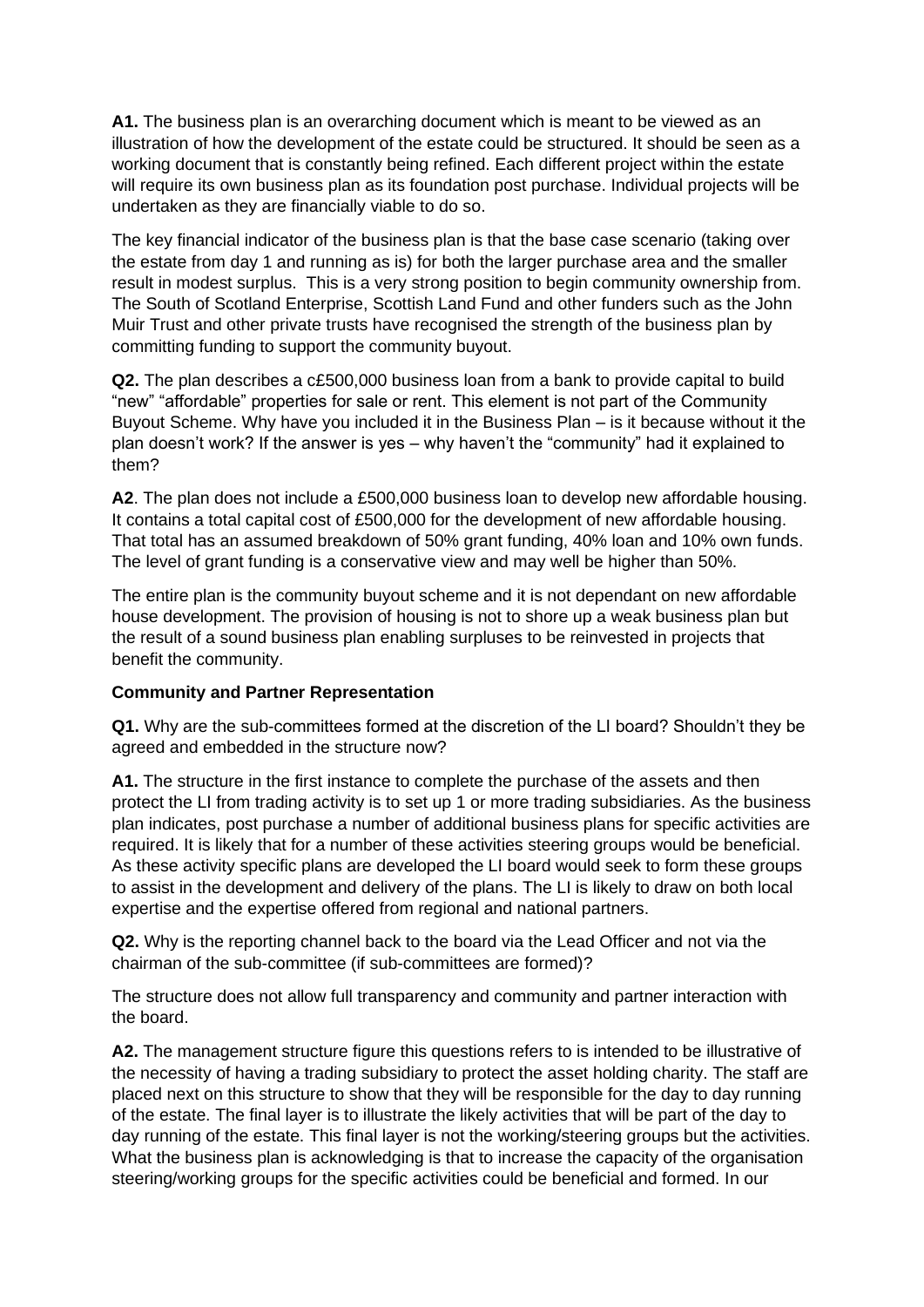indicative structure we are following a model that works elsewhere – a lead 'land manager' is the person who is responsible for overseeing and co-ordinating the work and reporting to the Board

# **Cost of House renovations**

**Q1.** Clearly a Housing survey has not been done to inform the Business Plan and the estimated figures are extremely coarse and could have **Major errors**, do you agree that the renovation budget could exceed your highest figures and could realistically snuff-out your 20-year operating profits?

**A1**. As part of the valuation of the estate a Report on Condition was carried out by experienced Land Agents Davidson & Robertson. They conclude that the properties are generally well maintained. The figures in the business plan are for illustrative purposes to provide an overview of how the estate could be run. As is highlighted in the various "Action" tables specific business plans for specific projects will be undertaken. This will allow the community to decide when and if specific projects are undertaken.

**Q2.** The sale of one or two properties is "fixed asset stripping", how can you receive a grant/s to purchase properties and then sell them under the fiscal rules and covenants of public funding?

**A2.** No it is not asset stripping as the capital from the potential sale would be invested back into the estate in order to improve other assets and possibly increase the value of them.

#### **Cost of Farming**

**Q1.** Mechanical equipment such as tractor, quad bike and pick-up need to be replaced as they age. Total cost could be over £60,000. Where is the earmarked budget heading for these renewals?

**A1.** A capital amount for repair/replacement is included in the expenditure heading of "Gross Agricultural Expenditure". This expenditure is based on data supplied by Buccleuch Estates and available industry wide data.

# **Key Findings of the Feasibility Study.**

**Q1.** The Galloway Kite Trail is based around a species that is resident in high numbers all year round and visits a feeding station in high numbers 60+ birds per day. Eagles on Harris are also resident and can be seen all year round. How can you compare the potential of Langholm Moor based on these two studies when the primary species, the rare Hen Harrier, is only resident for 4 months and at that time they are extremely vulnerable due to disturbance?

**A1.** The purpose of referencing the Galloway Red Kite Trail and the Eagle observatory on Harris is to demonstrate that nature based tourism, if sensitively developed can be economically beneficial to an area.

Langholm Moor not only benefits from being a nesting site for hen harriers it also has a number of other iconic species present as a draw for nature based tourism. Birds of prey can be seen throughout the year.

The South of Scotland Golden Eagle Project is currently attempting to increase the number of Golden Eagles present in the South of Scotland. It is possible in time that these could become an additional draw for Langholm.